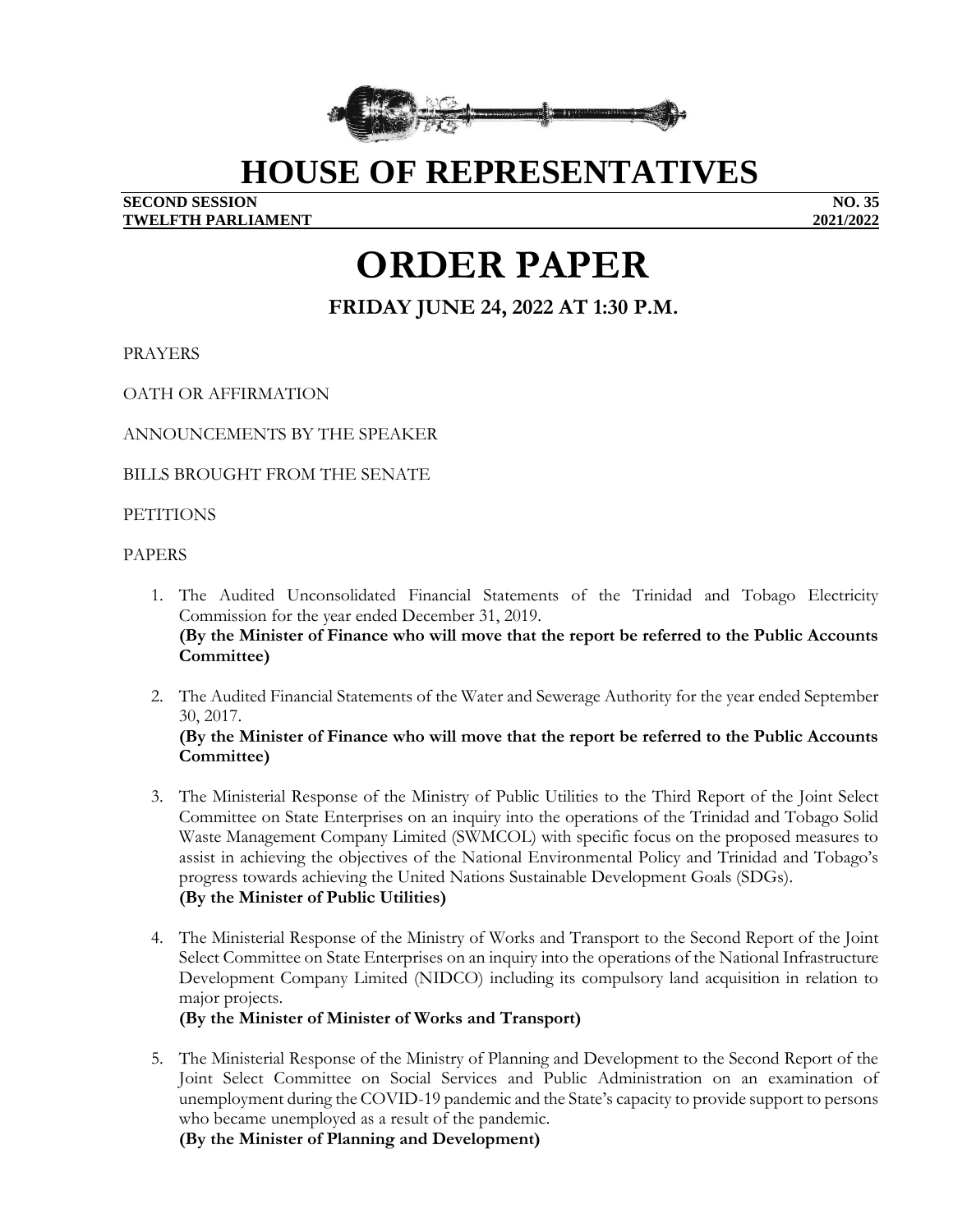- 6. The Ministerial Response of the Office of the Attorney General and Ministry of Legal Affairs to the Second Report of the Joint Select Committee on Social Services and Public Administration on an examination of unemployment during the COVID-19 pandemic and the State's capacity to provide support to persons who became unemployed as a result of the pandemic. **(By the Attorney General)**
- 7. The Ministerial Response of the Ministry of Social Development and Family Services to the Second Report of the Joint Select Committee on Social Services and Public Administration on an examination of unemployment during the COVID-19 pandemic and the State's capacity to provide support to persons who became unemployed as a result of the pandemic. **(By the Minister of Social Development and Family Services)**
- 8. The Ministerial Response of the Ministry of Labour to the Second Report of the Joint Select Committee on Social Services and Public Administration on an examination of unemployment during the COVID-19 pandemic and the State's capacity to provide support to persons who became unemployed as a result of the pandemic. **(By the Minister of Labour)**
- 9. The Ministerial Response of the Ministry of Trade and Industry to the Second Report of the Joint Select Committee on Social Services and Public Administration on an examination of unemployment during the COVID-19 pandemic and the State's capacity to provide support to persons who became unemployed as a result of the pandemic. **(By the Minister of Trade and Industry)**

#### REPORTS FROM COMMITTEES

#### PRIME MINISTER'S QUESTIONS

#### URGENT QUESTIONS

#### QUESTIONS ON NOTICE

#### **Questions for Oral Answer**

#### **Question No. 202 to the Minister in the Office of the Prime Minister (Gender and Child Affairs): (By the Member for Moruga/Tableland)**

Will the Minister indicate whether the Board of Management at the Children's Authority will be sanctioned in light of the reports of physical and sexual abuse at child-support centres?

#### **Question No. 203 to the Minister in the Office of the Prime Minister (Gender and Child Affairs): (By the Member for Moruga/Tableland)**

Will the Minister explain why the Children's Authority of Trinidad and Tobago is under-resourced?

#### **Question No. 205 to the Minister in the Office of the Prime Minister (Gender and Child Affairs): (By the Member for Moruga/Tableland)**

Will the Minister advise when last the Government undertook a performance review of the Children's Authority, the members of its Board of Management, and its staff?

### REQUESTS FOR LEAVE TO MOVE THE ADJOURNMENT OF THE HOUSE ON DEFINITE MATTERS OF URGENT PUBLIC IMPORTANCE

STATEMENTS BY MINISTERS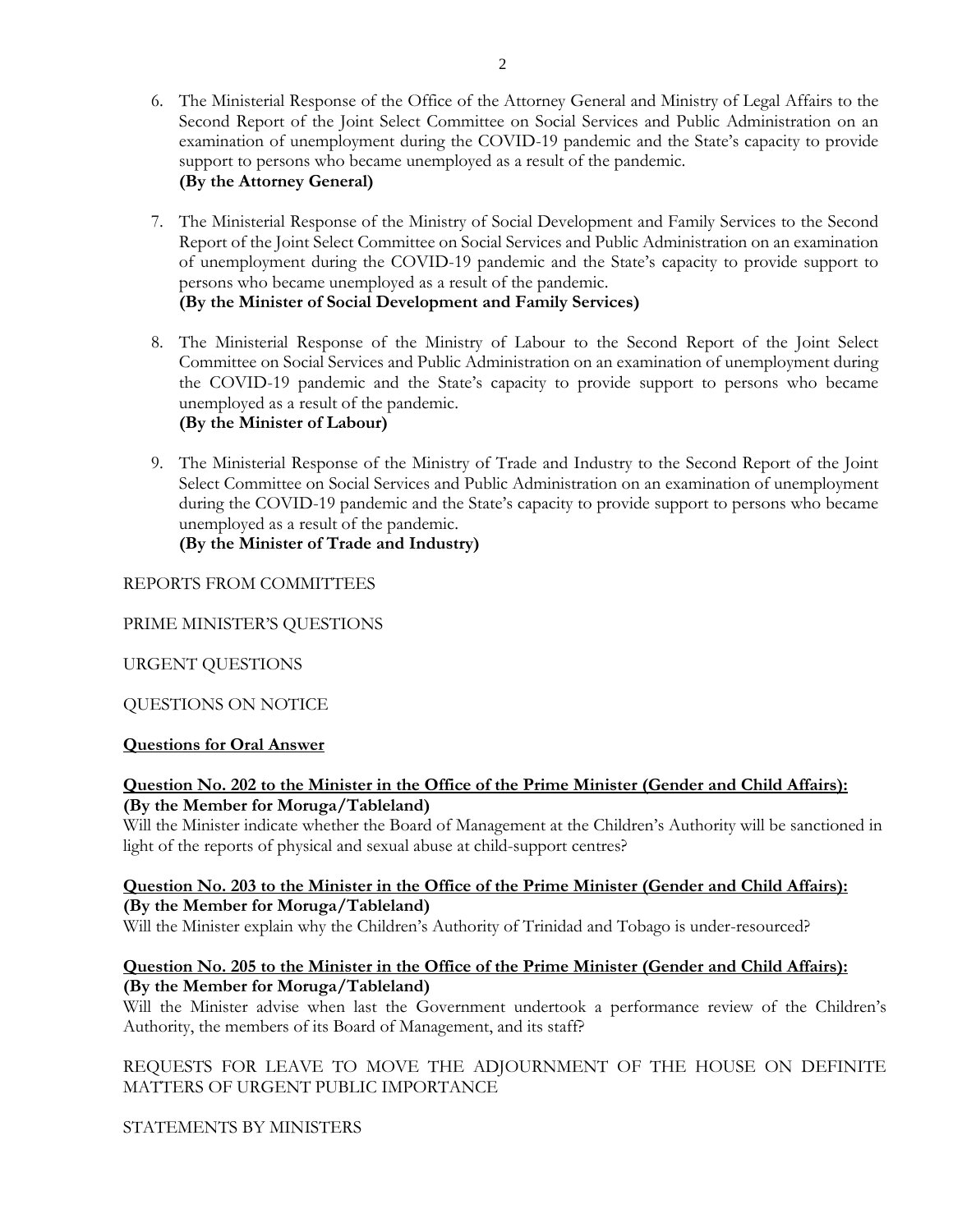#### PERSONAL EXPLANATIONS

#### INTRODUCTION OF BILLS

#### MOTIONS RELATING TO THE BUSINESS OR SITTINGS OF THE HOUSE AND MOVED BY A **MINISTER**

#### PUBLIC BUSINESS

#### **PRIVATE MEMBERS' BUSINESS**

#### **Motions:**

1. **The debate on the following Motion which was in progress when the House adjourned on Friday March 25, 2022 will be resumed:**

**WHEREAS** the Government has been unable to effectively prevent a surge in criminal activity resulting in rapid increases in murders, robberies and home invasions;

**AND WHEREAS** the Government has failed to set and operationalise a forceful and functional crime reduction plan with SMART (specific, measurable, attainable, relevant and time bound) goals to curb the growing murder rate;

**AND WHEREAS** the Government has consistently ignored and, through their incompetence, added to the fundamental causes of crime, while focusing on punitive measures instead of preventative measures;

**AND WHEREAS** the failure to effectively address crime has created social, political, economic and cultural crises of immeasurable proportions:

**BE IT RESOLVED** that this House reprimand this Government for its failure to effectively prevent the surge in criminal activity in our country. **(By the Member for Naparima)**

2. **The debate on the following Motion which was in progress when the House adjourned on Friday May 27, 2022 will be resumed:**

**WHEREAS** there has been an overwhelming number of reports of children being abused during the current Government's administration;

**AND WHEREAS** children have the right to grow up in a safe, supportive environment devoid of abuse, exploitation, harassment, and neglect;

AND WHEREAS the State has a duty of care to protect all the citizens of Trinidad and Tobago especially the children to which their policies have not been effective on safety, security, health and education;

**AND WHEREAS** several State agencies have indicated that there is a work overload within the system to particularly address matters affecting children:

**BE IT RESOLVED** that this House call on the Government to implement effective data driven policies, take all urgent steps to protect the children of this nation immediately and reprimand this Government for its failure to effectively protect and support our nation's children.

**(By the Member for Princes Town)**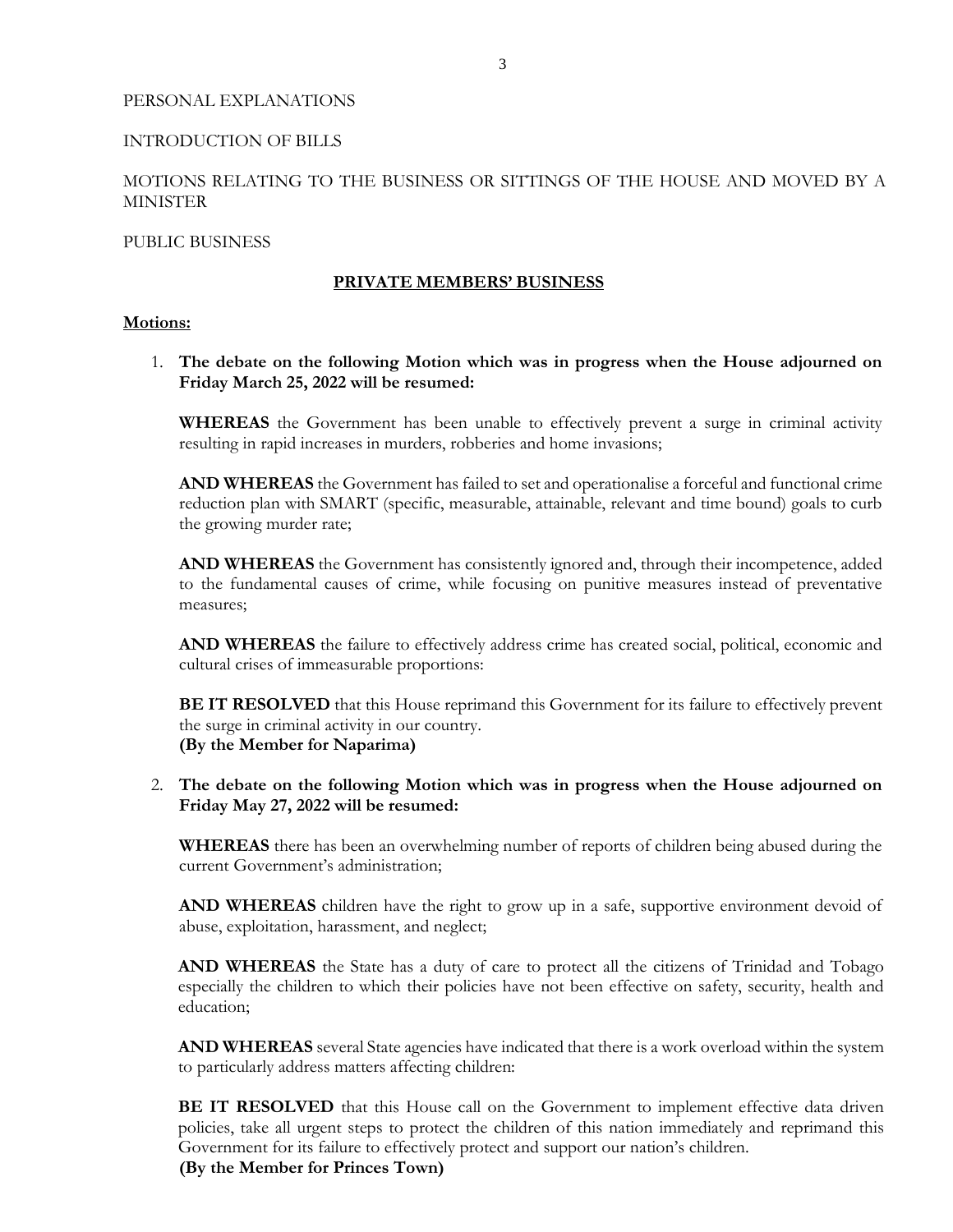3. **The debate on the following Motion which was in progress when the House adjourned on Friday April 22, 2022 will be resumed:**

**WHEREAS** the Government's neglect of the agricultural and fisheries sectors has created a food and nutrition security crisis;

**AND WHEREAS** the Government continues to ignore the plight of farmers and fisher folk relating to praedial larceny and piracy;

**AND WHEREAS** the Government has failed to establish an appropriate strategy to address this food and nutrition security crisis and runaway food prices;

**AND WHEREAS** the global supply chain challenges pose a serious threat to food and nutrition security;

**AND WHEREAS** the Government has failed to reduce barriers and bureaucratic red tape to facilitate greater efficiencies in the agricultural and fisheries sectors;

**AND WHEREAS** this food and nutrition security crisis will lead to increased poverty, unemployment and widespread starvation:

**BE IT RESOLVED** that this House call on the Government to acknowledge the food and nutrition security crisis and to take immediate measures to prevent food insufficiency and starvation in the nation, particularly for poor, marginalized and vulnerable groups. **(By the Member for Couva North)**

#### 4. **The debate on the following Motion which was in progress when the House adjourned on Friday February 25, 2022 will be resumed:**

**WHEREAS** it is the responsibility of the Government to provide equal and equitable opportunities for all citizens to access quality education;

**AND WHEREAS** the Government has failed to address the existing inequities in accessing education exacerbated by the shift to virtual learning;

**AND WHEREAS** the Government has failed to provide safe learning spaces following its sudden decision to institute in-person classes for some students;

**AND WHEREAS** the Government has failed to meet the varied requirements of teachers leaving many ill-equipped to execute quality online instruction;

AND WHEREAS the Government has failed to effectively manage resources to facilitate adequate funding to the GATE program, government sponsored scholarships and bursaries, school feeding programme, special education access and other school related services:

**BE IT RESOLVED** that this House take note of the increasing and unacceptable levels of disparity in equitable access to education and the failure of the Ministry of Education to deliver on its essential mandate;

**AND BE IT FURTHER RESOLVED** that this House call on the Government to take all immediate and necessary steps to provide equitable access to all students. **(By the Member for Tabaquite)**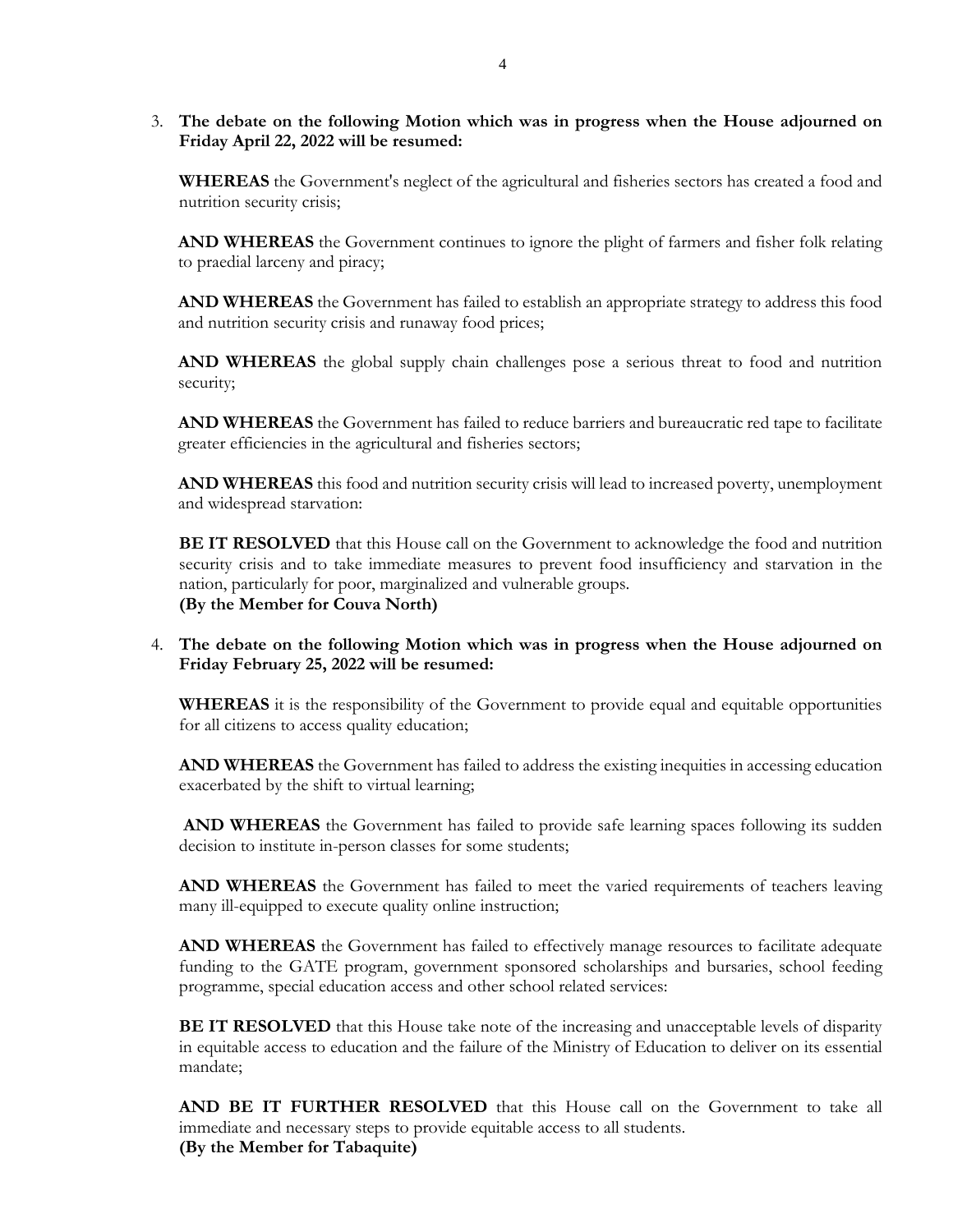#### 5. **The debate on the following Motion which was in progress when the House adjourned on Friday December 10, 2021 will be resumed:**

**WHEREAS** the Government has consistently presented Budgets which are unrelated to the demonstrated needs of Trinidad and Tobago;

**AND WHEREAS** the Government has failed to present a sustainable and viable plan to address job creation, investment or foreign exchange generation;

**AND WHEREAS** the cost of living continues to escalate, lowering the standard of living and quality of life of a significant segment of the population;

**AND WHEREAS** the Government continues to fund its wastage and corruption by engaging in increased domestic and foreign debt while depleting state resources:

**BE IT RESOLVED** that this House condemn the Government for its neglect of the economy and failure to generate sustainable economic growth and development. **(By the Member for Oropouche West)**

6. **WHEREAS** the House of Representatives, is the elected House of Parliament, where lawfully elected Members are entitled to the Constitutionally entrenched right to freedom of speech;

**AND WHEREAS** the Standing Orders are not intended to diminish, restrict or violate the rights, privileges and immunities of the House;

**AND WHEREAS** the Speaker must discharge her functions in an unbiased and impartial manner; free from political influence and in no manner to prevent or protect the Government from criticism;

**AND WHEREAS** the Speaker's lack of understanding of and/or disregard for her role as an impartial presiding officer, the application of, and at times, indifference to, the Standing Orders has impeded her judgment to perform her role free from bias and thereby unequivocally brought the Office of Speaker into disrepute;

**AND WHEREAS** the Speaker has oppressed and continues to oppress the voice and opinions of hundreds of thousands of constituents of the Members of the Opposition:

**BE IT RESOLVED** that this House express a lack of confidence in the Speaker. **(By the Member for Couva South)**

#### **Bills Second Reading:**

- 1. A Bill entitled, 'An Act to amend the Tobago Council for Handicapped Children (Incorporation) Act.' **(The Speaker will propose the question that the bill be read a Second time)**
- 2. A Bill entitled, 'An Act to amend the Sri Sathya Sai Baba Organisation of Trinidad and Tobago (Incorporation) Act, 1993 (Act No. 16 of 1993)'. **(The Speaker will propose the question that the Bill be read a Second time)**

#### **GOVERNMENT BUSINESS**

#### **Motions:**

1. **WHEREAS** it is provided by section 4(3) of the Elections and Boundaries Commission (Local Government and Tobago House of Assembly) Act, Chap.25:50 (hereinafter referred to as "the Act")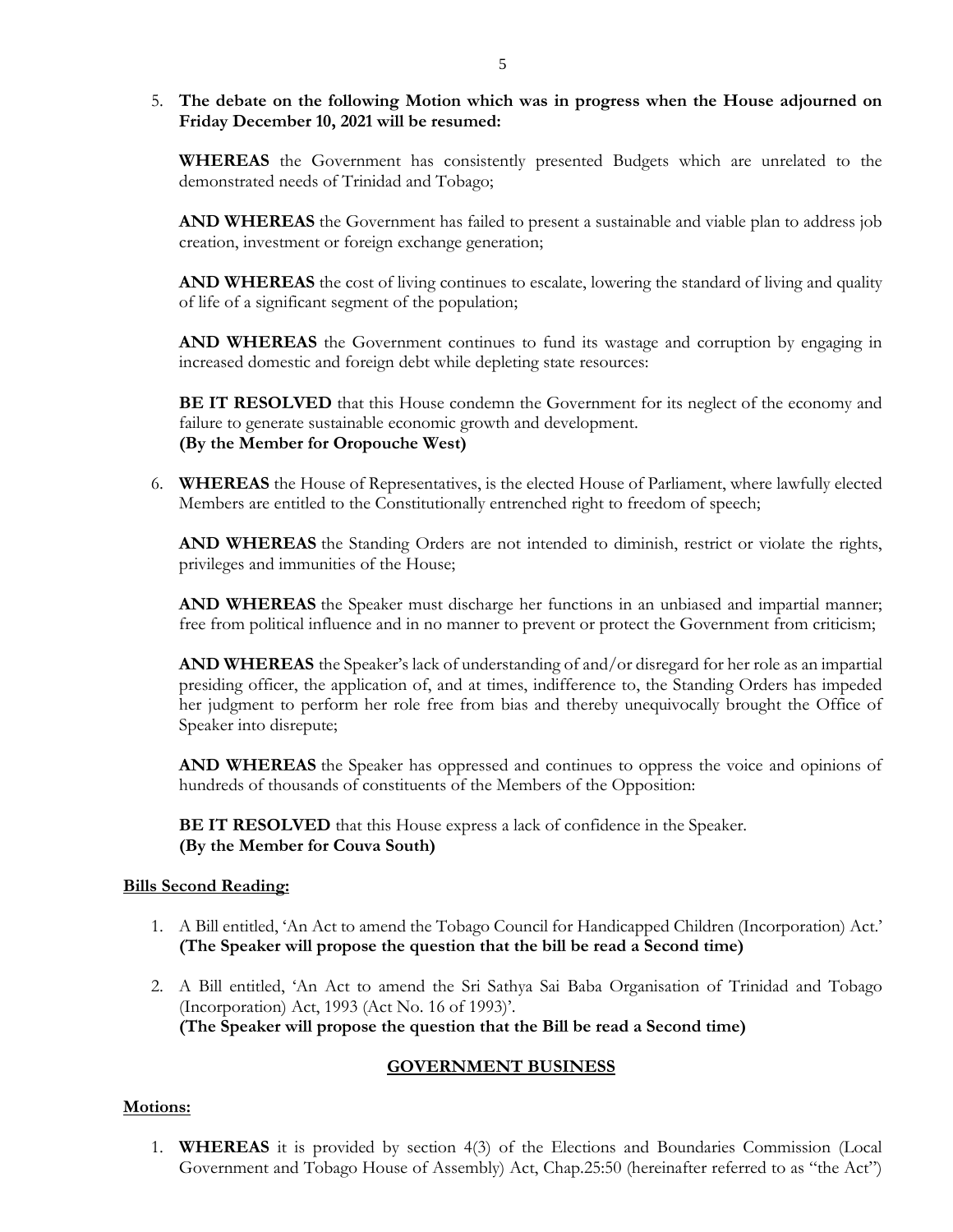that as soon as may be after the Elections and Boundaries Commission (hereinafter referred to as "the Commission") has submitted a report under section 4(1)(a) of the Act, the Minister shall lay before the House of Representatives for its approval the draft of an Order by the President for giving effect, whether with or without modifications, to the recommendations contained in the report;

**AND WHEREAS** the Commission has submitted a report to the Minister in accordance with the provisions of section  $4(1)(a)$  of the Act;

**AND WHEREAS** the draft of an Order entitled "the Elections and Boundaries Commission (Local Government and Tobago House of Assembly) Order, 2021" giving effect to the recommendations of the Commission was laid before the House of Representatives on the  $4<sup>th</sup>$  day of February, 2022:

**BE IT RESOLVED** that the draft of the "Elections and Boundaries Commission (Local Government and Tobago House of Assembly) Order, 2021" be approved. **(By the Prime Minister)**

2. **WHEREAS** it is provided by section 5(1) of the Land Acquisition Act, Chap. 58:01 (hereinafter referred to as "the Act") that the President may by Order declare that land is required for public purposes;

**AND WHEREAS** it is provided by section 5(2) of the Act that Parliament may by resolution approve an Order made under section 5(1);

**AND WHEREAS** the Land Acquisition (Requisition) Order, 2022 was made by the President under section 5(1) of the Act as Legal Notice No. 77 dated the 6<sup>th</sup> day of April, 2022;

**AND WHEREAS** the Land Acquisition (Requisition) Order, 2022 was laid in the House of Representatives on the 3rd day of June, 2022;

**AND WHEREAS** it is expedient to approve the Order:

**BE IT RESOLVED** that the Land Acquisition (Requisition) Order, 2022 be approved. **(By the Minister of Agriculture, Land and Fisheries)**

#### **Bills Second Reading:**

1. **The debate on the Second Reading of the following Bill which was in progress when the House adjourned on Friday February 18, 2022 will be resumed:**

A Bill entitled, "An Act to amend the Judicial and Legal Service Act, Chap. 6:01, the Prison Service Act, Chap. 13:02, the Defence Act, Chap. 14:01, the Police Service Act, Chap. 15:01, the Civil Service Act, Chap. 23:01, the Fire Service Act, Chap. 35:50 and the Financial Intelligence Unit of Trinidad and Tobago Act, Chap. 72:01 to provide a regulatory framework for polygraph and drug testing and biometric identification for members of the Protective Services and certain offices in the Judicial and Legal Service and the Civil Service and for other related matters." **(By the Minister of National Security)**

2. **The debate on the Second Reading of the following Bill which was in progress when the House adjourned on Friday February 04, 2022 will be resumed:** A Bill entitled, "An Act to combat corruption and other wrongdoings by encouraging and facilitating

disclosures of improper conduct in the public and private sector, to protect persons making those disclosures from detrimental action, to regulate the receiving, investigating or otherwise dealing with disclosures of improper conduct and to provide for other matters connected therewith."

**(By the Prime Minister)**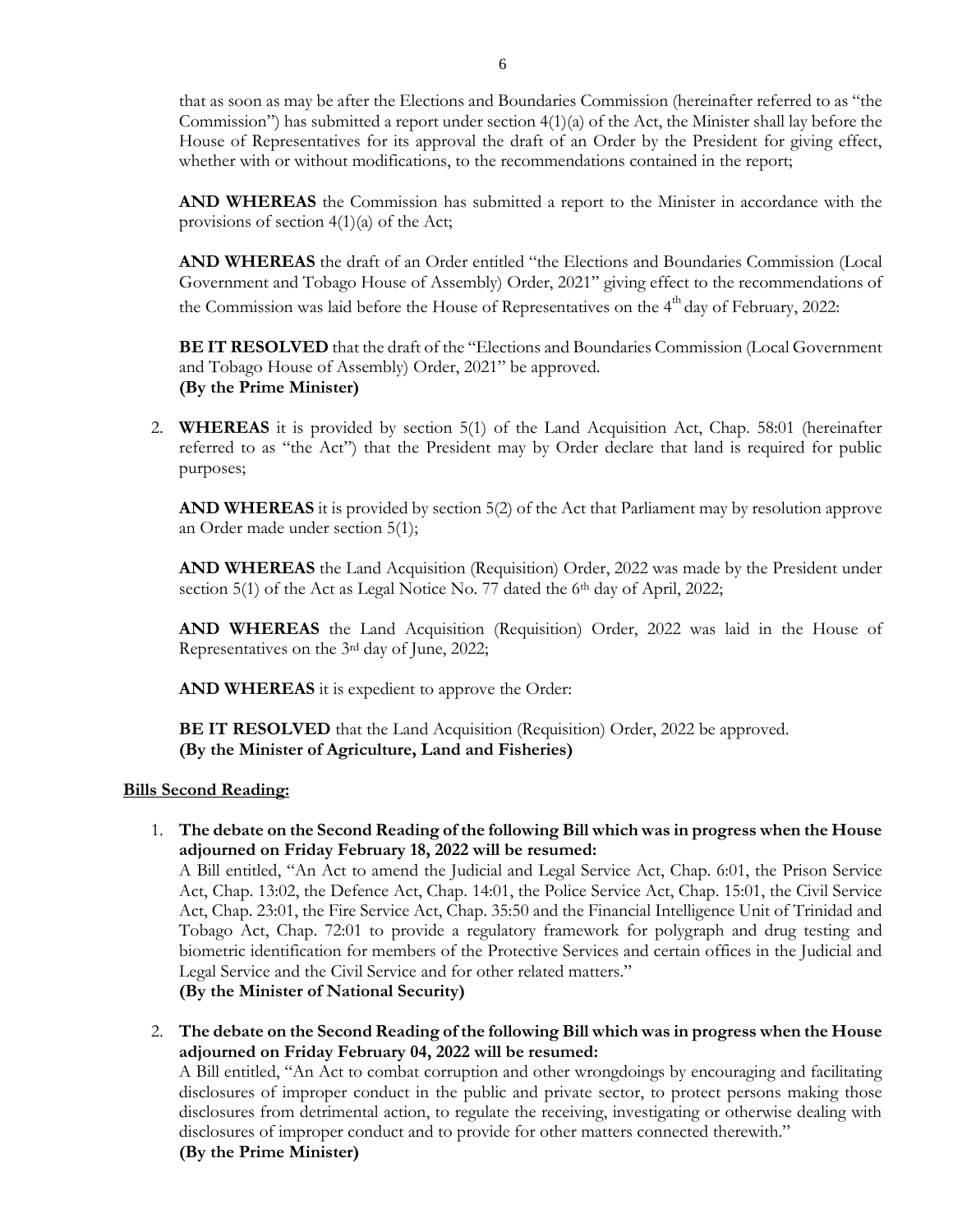3. A Bill entitled, "An Act to amend the Municipal Corporations Act, Chap. 25:04 to establish the Borough of Diego Martin and the Borough of Siparia and to make consequential amendments to the Representation of the People Act, Chap. 2:01, the Interpretation Act, Chap. 3:01, the Elections and Boundaries Commission (Local Government and Tobago House of Assembly) Act, Chap. 25:50, the Motor Vehicles and Road Traffic Regulations, Chap. 48:50, the Central Tenders Board Act, Chap. 71:91 and other written laws."

#### **(By the Minister of Rural Development and Local Government)**

- 4. A Bill entitled, "An Act to amend the Interpretation Act, Chap. 3:01, the Supreme Court of Judicature Act, Chap. 4:01, the Offences Against the Person Act, Chap. 11:08, the Criminal Procedure Act, Chap. 12:02 and for other related matters." **(By the Attorney General)**
- 5. A Bill entitled, "An Act to amend the Proceeds of Crime Act, Chap. 11:27, the Anti-terrorism Act, Chap. 12:07, the Securities Act, Chap. 83:02, the Insurance Act, Chap. 84:01 and the Miscellaneous Provisions (FATF Compliance) Act, No. 25 of 2020." **(By the Attorney General)**

#### **Committee Stage:**

- 1. A Bill entitled, "An Act to amend the Constitution of the Republic of Trinidad and Tobago to accord self-government to Tobago and for related matters". **(By the Prime Minister)**
- 2. A Bill entitled, "An Act to repeal the Tobago House of Assembly Act, Chap. 25:03, and to provide for the powers and functions of the Tobago Island Government and the Tobago Legislature and for related matters".

 **(By the Minister of Housing and Urban Development)**

**Jacqui Sampson-Miguel Clerk of the House** 

**House of Representatives Secretariat The Red House Abercromby Street PORT OF SPAIN**

**June 23, 2022**